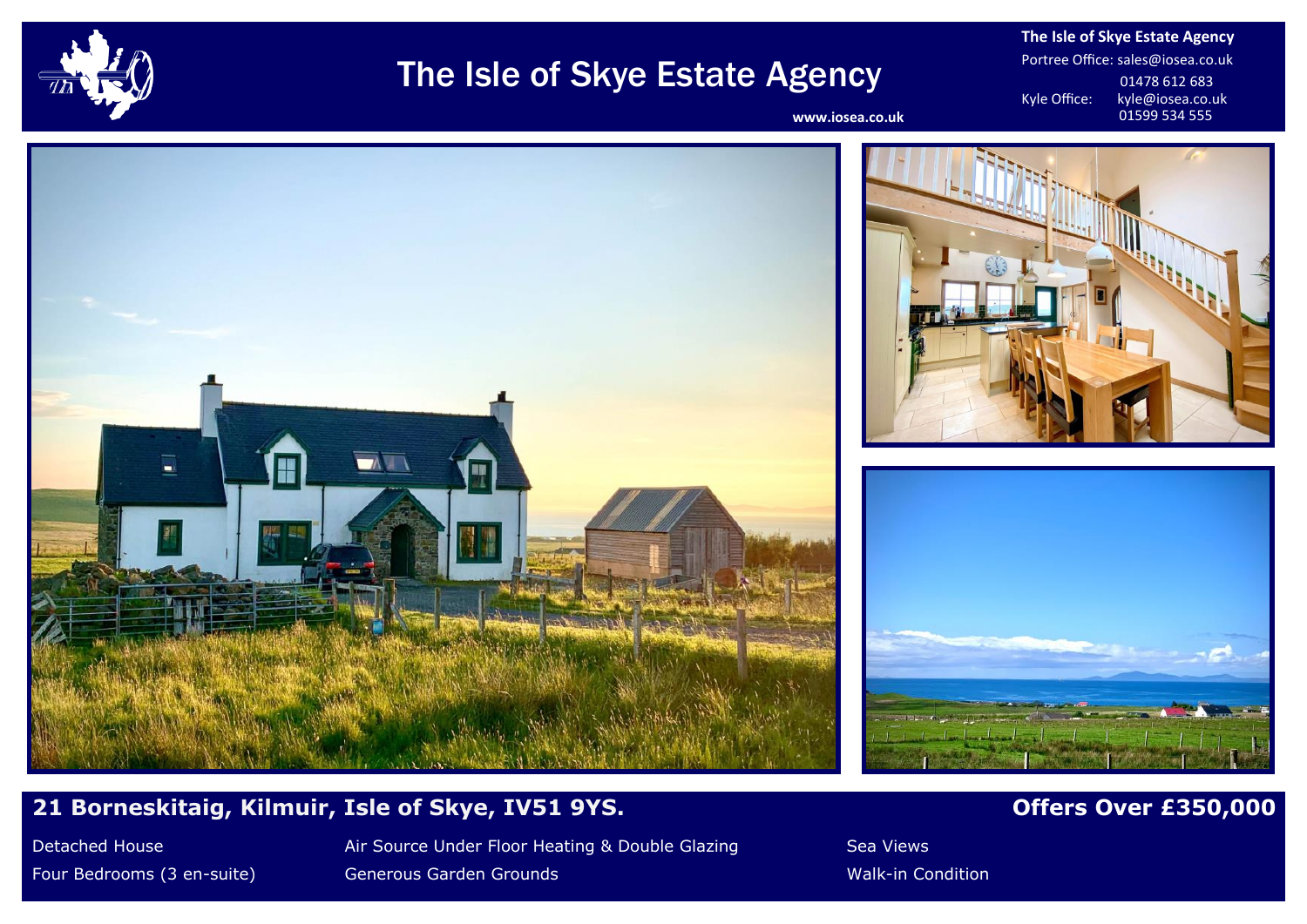### **Description:**

21 Borneskitaig is a modern detached four bedroom property set within the friendly crofting township of Borneskitaig affording stunning views across Camus More Bay and The Minch towards The Outer Isles.

21 Borneskitaig, Kilmuir is a substantial detached property set within generous garden grounds in a stunning position offering widespread sea views across Camus More Bay and The Minch. Completed in 2011 and finished to a high standard the property offers contemporary open plan living affording ample living space along with well appointed bedrooms.

The accommodation within is spread over two floors with the lower level consisting of a welcoming entrance porch, large kitchen/diner, lounge, hallway, office, wet room and en-suite bedroom. The staircase leads to a walk way granting access to two further en-suite bedrooms. The property further benefits from UPVC double glazing, Air source under floor central heating and solid oak flooring.

Externally the subjects are set within generous private garden grounds with private drive and ample parking for several cars to the front of the property. The garden is mainly laid to lawn with a decking area to the rear of the property providing an ideal spot for watching the sunset. The garden also hosts a detached timber garage to the side of the property.

21 Borneskitaig provides a fantastic opportunity to purchase a stunning home with B&B potential and must be viewed to appreciate the beautiful setting and views on offer.











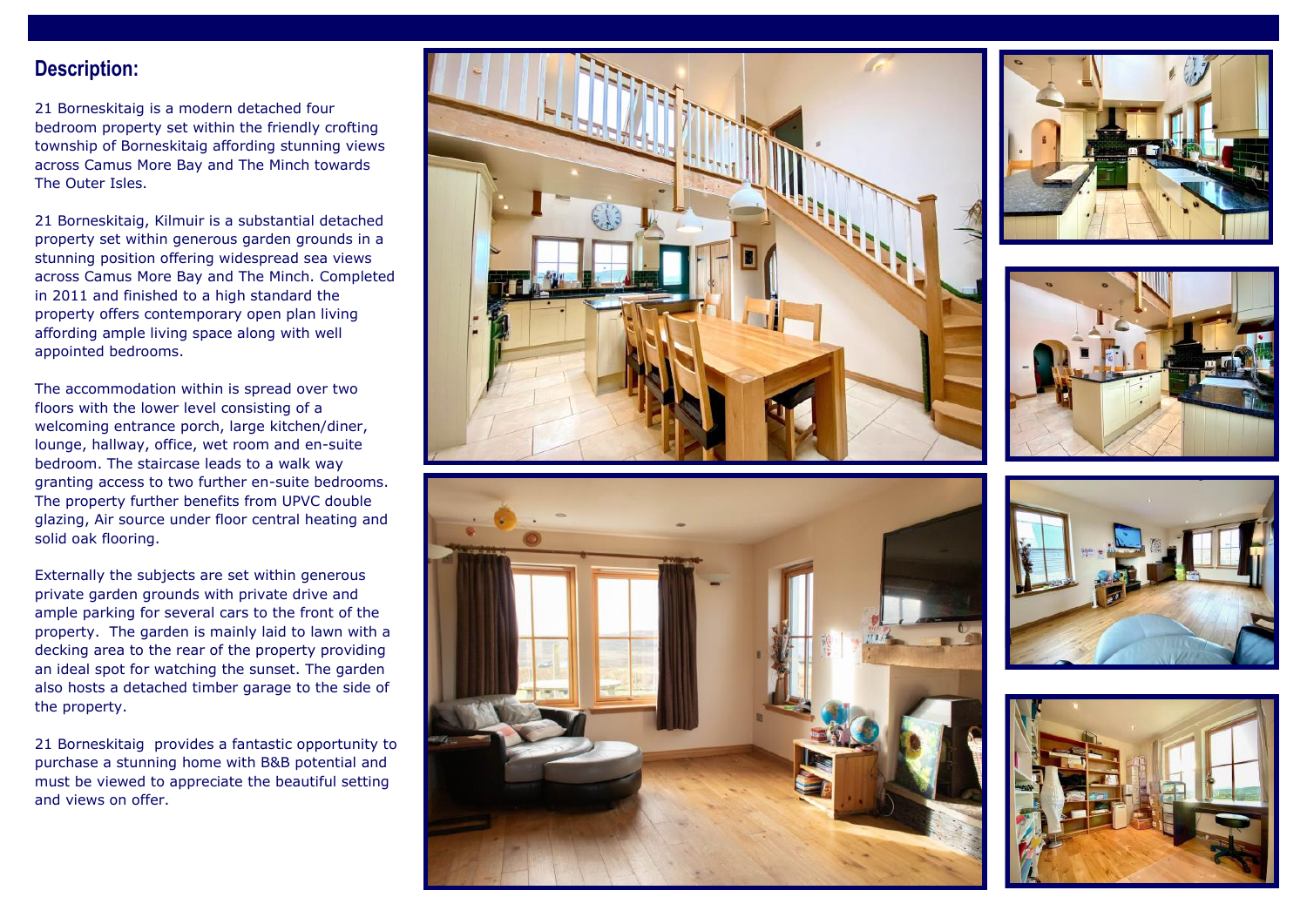# **Room sizes**

## **Ground Floor:**

**Entrance Porch:** 5'07 x 5'00 (1.72m x 1.53m) **Kitchen Diner:** 18'11 x 10'02 (5.77m x 5.24m) **Lounge:** 18'05 x 10'07 (5.62m x 3.23m) **Hallway:** 11'01 x 3'02 (3.40m x 0.97m) **Office:** 11'01 x 8'11 (3.40m x 2.73m) **Wet Room:** 11'00 x 5'05 (3.38m x 1.67m) **Bedroom Two:** 12'02 x 12'01 (3.71m x 3.70m) **Bedroom Two En-Suite:** 12'01 x 3'10 (3.70m x 1.18m)

# **First Floor:**

**Master Bedroom:** 18'06 x 11'01 (5.65m x 3.39m) **Master En-Suite:** 13'04 x 12'01 (4.07m x 3.70m) at max.

**Bedroom Three:** 12'05 x 10'07 (3.81m x 3.24m) **Bedroom Three En-Suite:** 10'07 x 5'07 (3.24m x 1.73m)